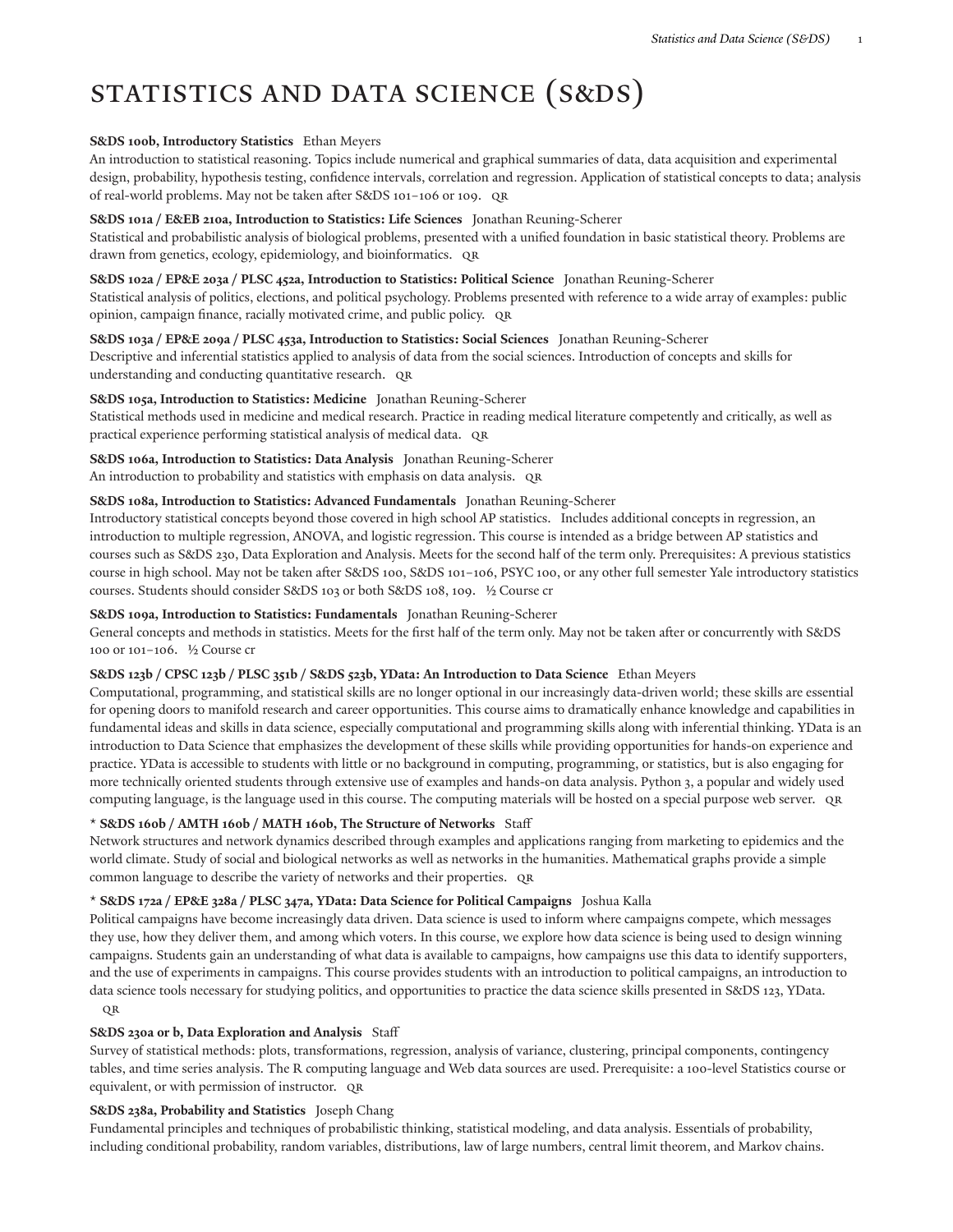#### 2 *Statistics and Data Science (S&DS)*

Statistical inference with emphasis on the Bayesian approach: parameter estimation, likelihood, prior and posterior distributions, Bayesian inference using Markov chain Monte Carlo. Introduction to regression and linear models. Computers are used for calculations, simulations, and analysis of data. After or concurrently with MATH 118 or 120. QR

## **S&DS 240a, An Introduction to Probability Theory** Elisa Celis

Introduction to probability theory. Topics include probability spaces, random variables, expectations and probabilities, conditional probability, independence, discrete and continuous distributions, central limit theorem, Markov chains, and probabilistic modeling. This course counts towards the Data Science certificate but not the Statistics and Data Science major. Prerequisite: MATH 115. QR

## **S&DS 241a / MATH 241a, Probability Theory** Yihong Wu

Introduction to probability theory. Topics include probability spaces, random variables, expectations and probabilities, conditional probability, independence, discrete and continuous distributions, central limit theorem, Markov chains, and probabilistic modeling. Aer or concurrently with MATH 120 or equivalent. QR

## **S&DS 242b / MATH 242b, Theory of Statistics** Zhou Fan

Study of the principles of statistical analysis. Topics include maximum likelihood, sampling distributions, estimation, confidence intervals, tests of significance, regression, analysis of variance, and the method of least squares. Some statistical computing. After S&DS 241 and concurrently with or after MATH 222 or 225, or equivalents. QR

## **S&DS 262b / AMTH 262b / CPSC 262b, Computational Tools for Data Science** Roy Lederman

Introduction to the core ideas and principles that arise in modern data analysis, bridging statistics and computer science and providing students the tools to grow and adapt as methods and techniques change. Topics include principal component analysis, independent component analysis, dictionary learning, neural networks and optimization, as well as scalable computing for large datasets. Assignments include implementation, data analysis and theory. Students require background in linear algebra, multivariable calculus, probability and programming. Prerequisites: after or concurrently with MATH 222, 225, or 231; after or concurrently with MATH 120, 230, or ENAS 151; after or concurrently with CPSC 100, 112, or ENAS 130; after S&DS 100-108 or S&DS 230 or S&DS 241 or S&DS 242. Enrollment is limited; requires permission of the instructor. QR

## **S&DS 265a, Introductory Machine Learning** John Lafferty

This course covers the key ideas and techniques in machine learning without the use of advanced mathematics. Basic methodology and relevant concepts are presented in lectures, including the intuition behind the methods. Assignments give students hands-on experience with the methods on different types of data. Topics include linear regression and classification, tree-based methods, clustering, topic models, word embeddings, recurrent neural networks, dictionary learning and deep learning. Examples come from a variety of sources including political speeches, archives of scientific articles, real estate listings, natural images, and several others. Programming is central to the course, and is based on the Python programming language. Prerequisites: Two of the following courses: S&DS 230, 238, 240, 241 and 242; previous programming experience (e.g., R, Matlab, Python, C++), Python preferred. QR

## **S&DS 312a, Linear Models** Harrison Zhou

The geometry of least squares; distribution theory for normal errors; regression, analysis of variance, and designed experiments; numerical algorithms, with particular reference to the R statistical language. After S&DS 242 and MATH 222 or 225. QR

# **S&DS 351b / EENG 434b / MATH 251b, Stochastic Processes** Amin Karbasi

Introduction to the study of random processes including linear prediction and Kalman filtering, Poison counting process and renewal processes, Markov chains, branching processes, birth-death processes, Markov random fields, martingales, and random walks. Applications chosen from communications, networking, image reconstruction, Bayesian statistics, finance, probabilistic analysis of algorithms, and genetics and evolution. Prerequisite: S&DS 241 or equivalent. QR

# **S&DS 352b / MB&B 452b / MCDB 452b, Biomedical Data Science, Mining and Modeling** Mark Gerstein

Techniques in data mining and simulation applied to bioinformatics, the computational analysis of gene sequences, macromolecular structures, and functional genomics data on a large scale. Sequence alignment, comparative genomics and phylogenetics, biological databases, geometric analysis of protein structure, molecular-dynamics simulation, biological networks, microarray normalization, and machine-learning approaches to data integration. Prerequisites: MB&B 301 and MATH 115, or permission of instructor. SC

# **S&DS 361b / AMTH 361b, Data Analysis** Brian Macdonald

Selected topics in statistics explored through analysis of data sets using the R statistical computing language. Topics include linear and nonlinear models, maximum likelihood, resampling methods, curve estimation, model selection, classification, and clustering. After S&DS 242 and MATH 222 or 225, or equivalents. QR

# **S&DS 363b, Multivariate Statistics for Social Sciences** Jonathan Reuning-Scherer

Introduction to the analysis of multivariate data as applied to examples from the social sciences. Topics include principal components analysis, factor analysis, cluster analysis (hierarchical clustering, k-means), discriminant analysis, multidimensional scaling, and structural equations modeling. Extensive computer work using either SAS or SPSS programming software. Prerequisites: knowledge of basic inferential procedures and experience with linear models. QR

# **S&DS 364b / AMTH 364b / EENG 454b, Information Theory** Andrew Barron

Foundations of information theory in communications, statistical inference, statistical mechanics, probability, and algorithmic complexity. Quantities of information and their properties: entropy, conditional entropy, divergence, redundancy, mutual information,